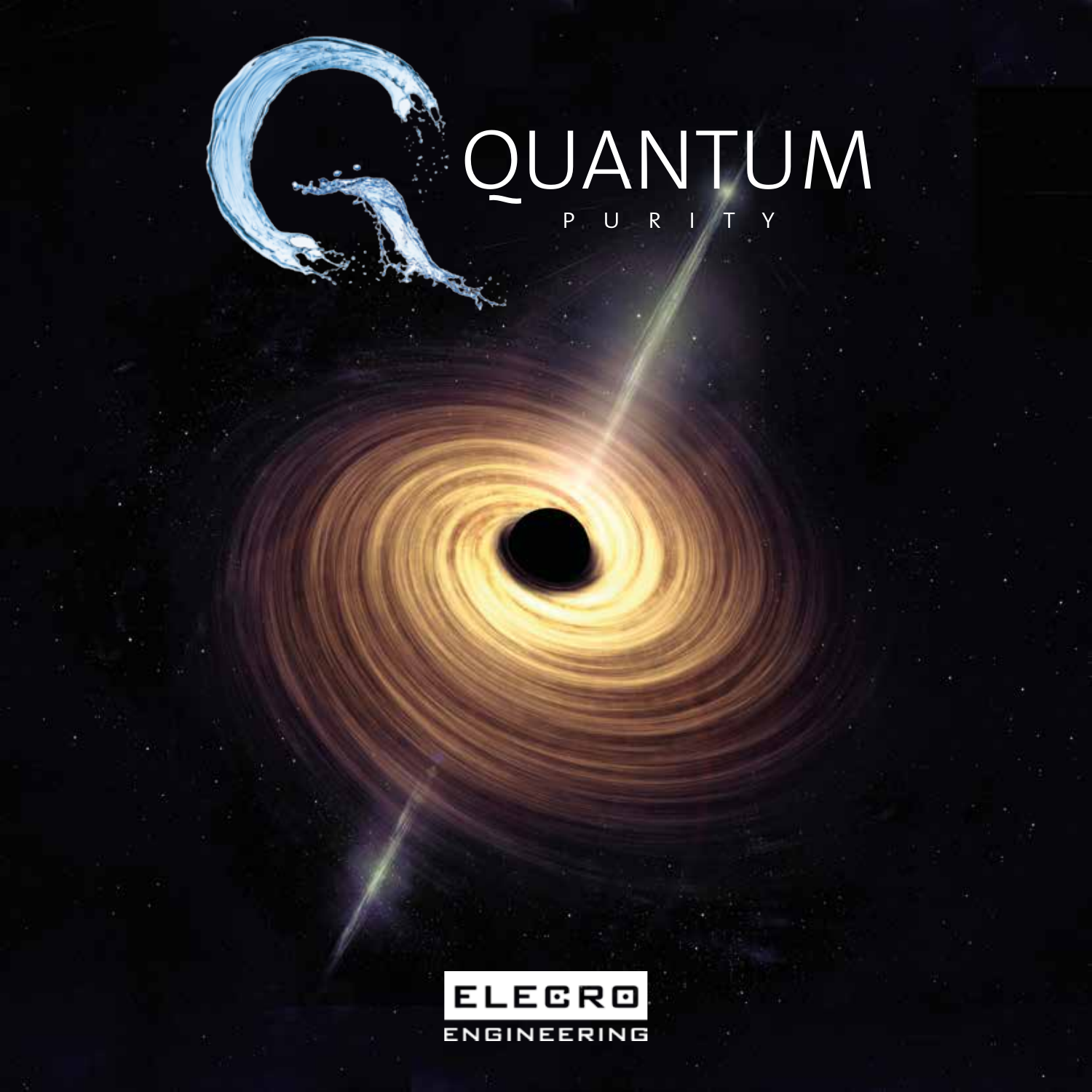

### taking the Quantum leap

### **Take pool hygiene and water clarity to the ultimate level**

#### **Pool water that sparkles like diamonds in a way you've never seen**

Quantum uses new Nano Crystal technology: a prime focus of the science world today; possessing the power to sterilise sewerage into drinking water without the use of chemicals. In fact, one of the many benefits of the Quantum is a significant reduction of residual chemicals, such as chlorine or hydrogen peroxide.

Meticulously designed, Elecro have developed the first costeffective, photocatalytic oxidiser specifically for the swimming pool industry, for a toxin free swimming sensation. Not only does it eliminate undesirable side-effects such as sore eyes, itchy dry skin, discoloured hair and strong odours, but it also makes water crystal clear, and most importantly it creates no risk to the lungs or health of bathers and swimming pool attendants.

Built to be installed easily into your existing set-up, the Quantum is completely safe and significantly more powerful than chlorine, hydrogen peroxide, UV or ozone. Photocatalytic Oxidisation has an immensely powerful effect with the ability to instantaneously destroy viruses, bacteria and pathogens, and more astoundingly possessing the ability to convert sun tan oil, urea and other contaminants back in to their harmless molecular form.

Take the Quantum Leap and refuse compromise!



*Quantum harnesses a revolutionary leap in technology. Already used and approved by* high-profile industries such as hospitals and drinking water purification companies, it has *now been adopted by Elecro and brought to you!*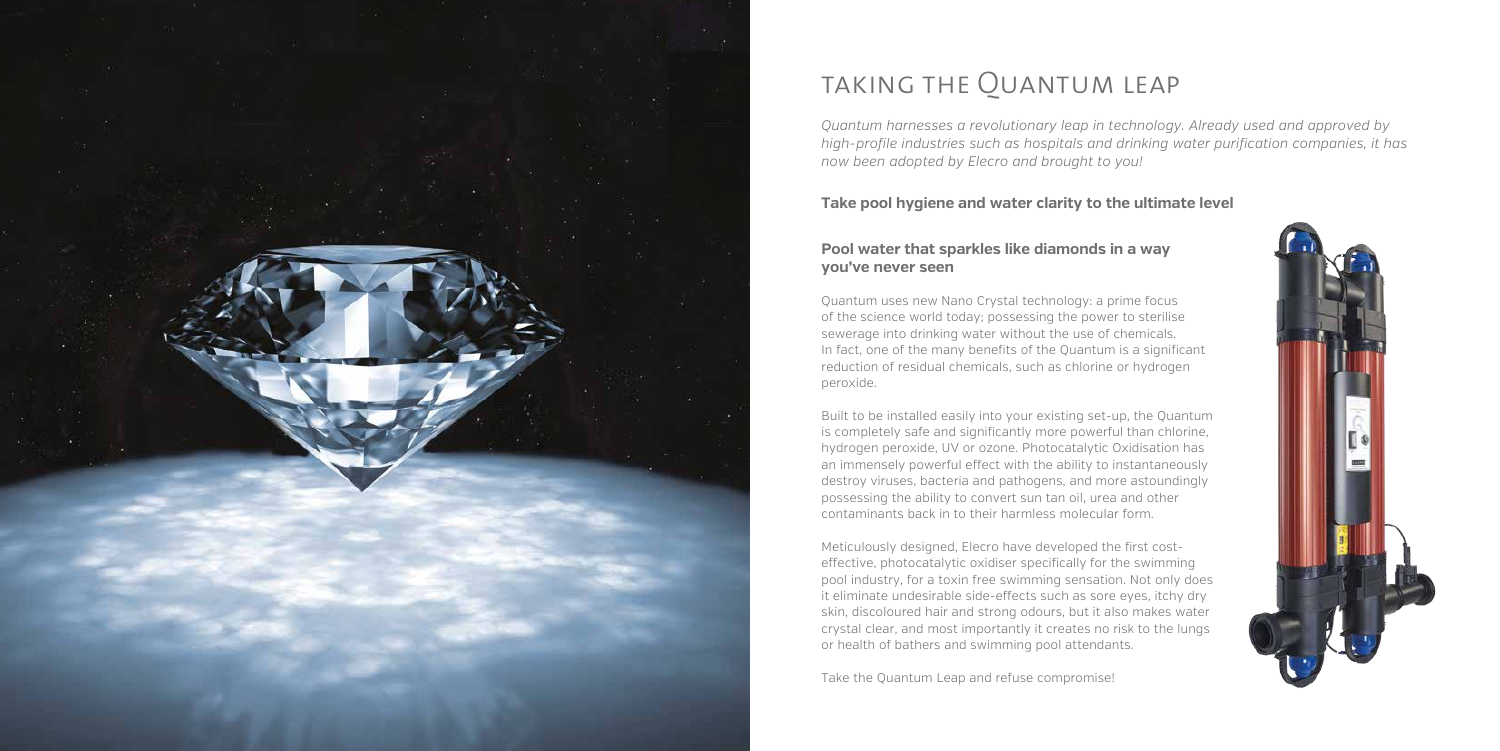### Product Overview

All Quantum units are supplied complete with flow switch and the choice of:

### Model Options

a) Lamp life indicator and reset switch



## WHY OUANTUM?

With a wide range of products available on the market that offer a variety of technologies to sanitise swimming pool water, how do you decide what method is best for you? The table below identifies some key players including chlorine, UV, ozone, hydroxyl radicals, and photocatalytic oxidisation at the top as the strongest and most effective sterilising agent in existence.

- Safe: Only pure, sterilised water is released from the reaction chamber.
- way never seen before.
- Efficient: Consumes no more electricity than a common light bulb, providing continuous savings.
- Clean: Makes the water sparkle like diamonds in a<br>
 expressen before.<br>
 Effective: No micro-organisms are safel The only<br>
technology available with an unparalleled ability to<br>
the strong puasible with an unparalleled  $\cdot$  Effective: No micro-organisms are safe! The only technology available with an unparalleled ability to instantly destroy all viruses, bacteria and pathogens, and like no other device, will break down oil and contaminants into their harmless molecular form.
- Powerful: The sterilising effect of the Quantum photocatalytic oxidiser (PCO) exceeds the effects of boiling water.
- Easy to Use: Comes pre-assembled with all necessary sensors and control components: no complicated parts to piece together. The bulb replacement indicator will alert after 14,000 hours of use.
- Built to last a Lifetime: Corrosion resistant, regardless of any salt or chemical concentrations in the water. As the reaction surface is truly catalytic and therefore it is never consumed or altered.

Sterilising swimming pools has always been a matter of finding a balance between using chemicals strong enough to destroy the most harmful germs that may cultivate in the pool, whilst at the same time limiting the negative impact of the treatment method on humans. Currently, chlorine is the most widely used sterilisation method. The side effects though can be irritation to the skin and eyes, and the inconvenience of continually topping up the dosage. Chlorine and ozone are also known to release gas that hovers above the swimming pool and can be hazardous to breathing. In contrast the photocatalytic oxidisation reaction is contained within the reaction chamber releasing only pure, fresh water, clean enough to drink.



Quantum's advanced cleaning technology replicates nature's own technique for sterilising our planet, making it habitable. A photocatalytic oxidiser, known by scientists as "Nature's Silver Bullet," neutralises what chlorine cannot and achieves exponential reductions in unwanted bacteria, pathogens and viruses never seen before. Chlorine, ozone and UV are ineffective against Naegleria Fowleri and Adenovirus, whereas photocatalytic oxidisation has proved that nothing escapes it. Built for ease of use – simply set and relax!

With the Quantum you are in complete control.

**Oxidant**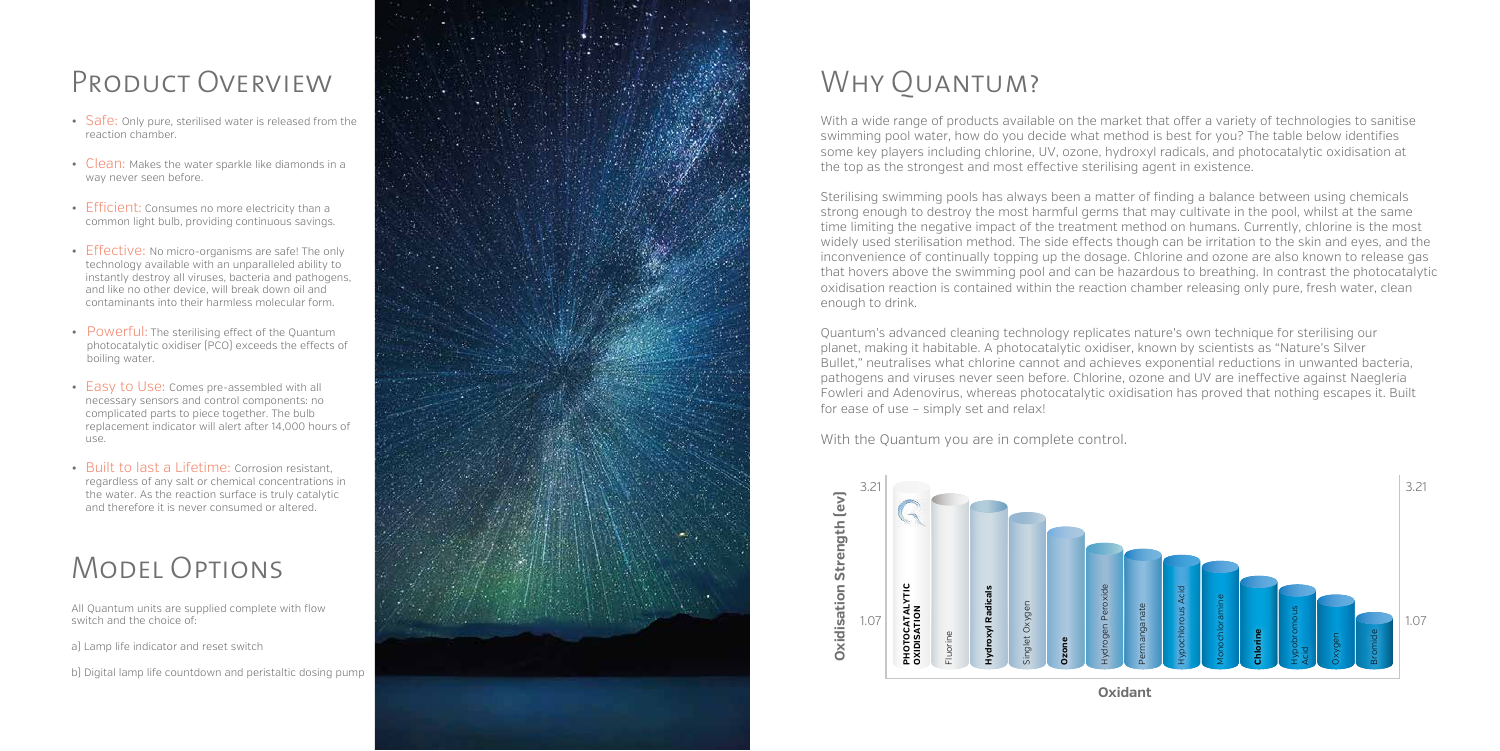### How does it work? The Science.

The primary function of the Quantum is oxidisation by photocatalytic reaction. Within the Quantum reaction chamber is a catalyst assembly, ionically bonded with a coating of Anatase, Silver and Platinum Nano Crystals. Ultra-violet light at the wavelength of 254nm strikes the catalyst surface creating an abundant reaction of the atoms' electrons in the coating, creating the strongest sterilising effect known to man. It also alters the water to create hydroxyl radicals. Photocatalytic oxidisation (PCO) has two effects - it will:



#### **Reaction 1: Quantum Photocatalytic Oxidiser (PCO)**

**• Oxidise and destroy any pollutant, either biological or non-biological, close to the catalyst surface**

**• Oxidise the water into hydroxyl radicals**

### **Reaction 2: Hydroxyl Radicals (OH)**

Hydroxyl Radicals are essentially a water molecule with a Hydrogen atom removed, and a highly reactive, unpaired electron, caused by the PCO reaction, disturbing the electrons and forming holes in the valance band of the atom.

The exceptionally mobile molecules that fill the reaction chamber are highly volatile and able to destroy everything in their path. Once the Hydroxyl Radical has reacted with the pollutant it converts back into water:

#### $OH + H^+ + e^- \rightarrow H_2O$

It's true that Hydroxyl Radicals can be made in many ways, however instead of using more chemicals that are damaging to health, the Quantum utilises photocatalytic oxidisation. This is the **safest** and **most effective** method against pollutants.

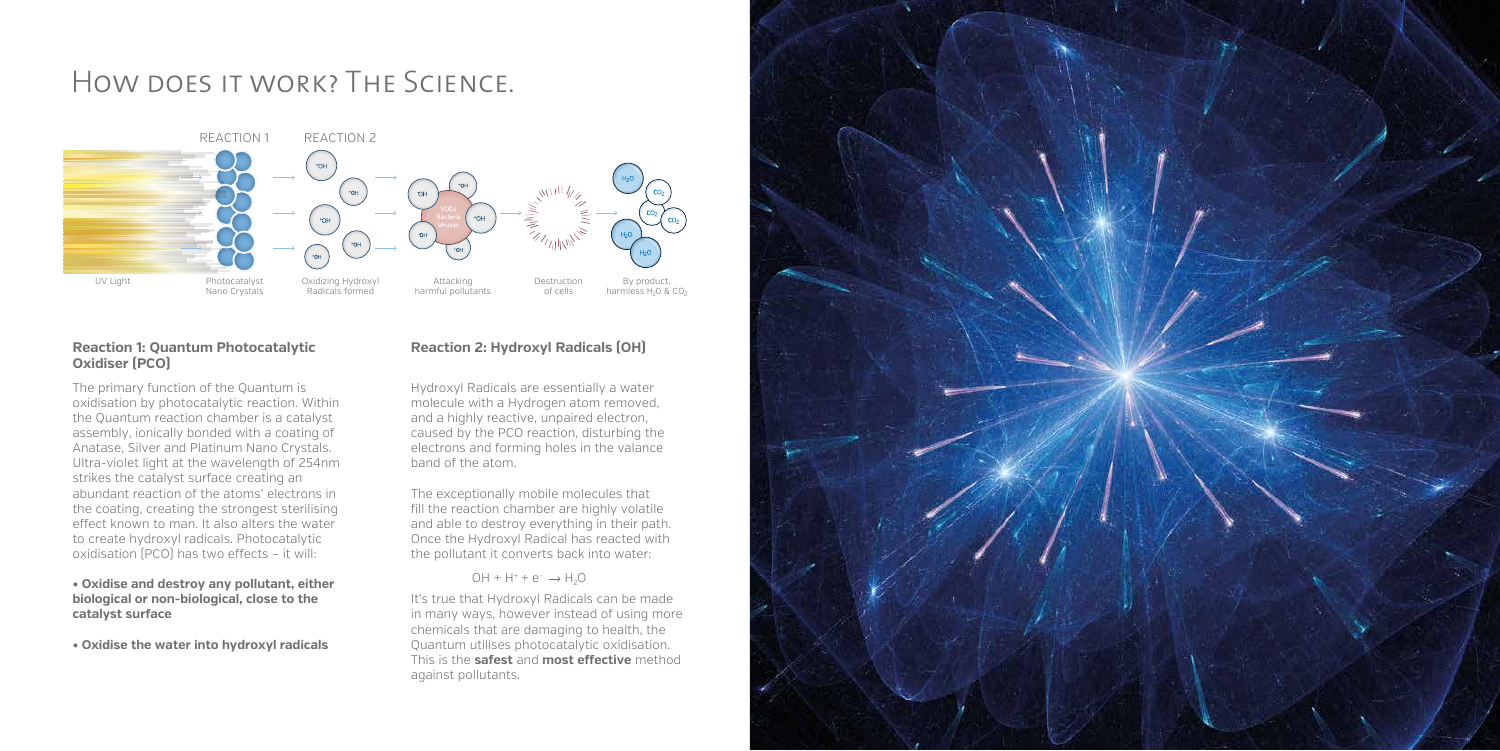Compared to other products in the market place, Quantum offers superior performance at reduced levels of power consumption. On this basis we recommend:

- Single tube (65W input) for up to 65m<sup>3</sup> volume of swimming pool
- Double tube (130W input) for up to 130m<sup>3</sup> volume of swimming pool

Installation is quick and easy and can be fitted directly into your new or existing system, using the pre-assembled threaded unions. The Quantum is integrated with all controls and flow switch, along with the option of a peristaltic pump and temperature probe ensuring accurate dosing. Giving the pool owner peace of mind that they are choosing a natural, effective sanitiser that once installed requires no further adjustments.

### INSTALLATION & SIZE GUIDE DIMENSIONS (MM)

*The Quantum can be easily installed into your new or existing pool system.*











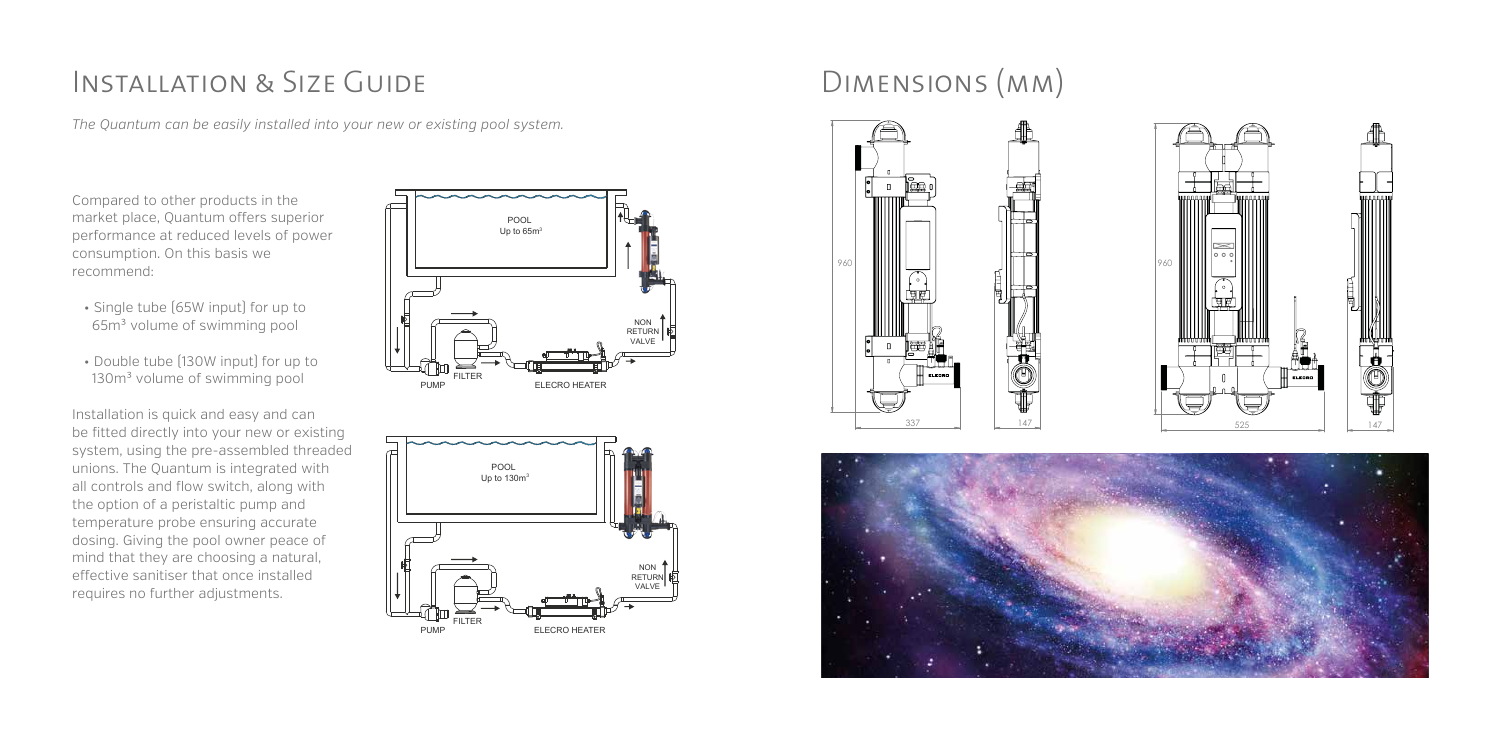## Technical Specification

| Voltage and frequency      | 220V ~ 240V 50/60Hz or 110V ~ 120V 50/60Hz                                                                             |
|----------------------------|------------------------------------------------------------------------------------------------------------------------|
| Maximum operating pressure | 3 bar                                                                                                                  |
| Max. power consumption     | Single Tube: 64W   Double tube: 128W                                                                                   |
| Lamp                       | Low pressure / High output                                                                                             |
| Lamp life                  | 14,000 hours                                                                                                           |
| Minimum flow rate          | 4,000 litre per hour $[4m^3/h]$                                                                                        |
| Maximum flow rate          | Single Tube: 14,000 litres per hour [14m <sup>3</sup> /h]<br>Double Tube: 28,000 litres per hour (28m <sup>3</sup> /h) |
| Maximum pool size          | Single Tube: 65,000 litres (65m <sup>3</sup> )<br>Double Tube: 130,000 litres [130m <sup>3</sup> ]                     |
| IP rating                  | <b>IP65</b>                                                                                                            |
| Water connections          | $2" / 63$ mm stepped + reducers $1\frac{1}{2}$ " / 50mm                                                                |
| Dosing rate                | Exceeds the equivalent of 30mj/cm <sup>2</sup><br>at maximum flow rate                                                 |
| Salt water                 | 100% sea water safe                                                                                                    |
| Approvals                  | CE approved                                                                                                            |
| Oxidisation processes      | Quantum photocatalytic oxidiser [PCO]<br>& hydroxyl radicals [OH]                                                      |

### Did you know?

The Anatase, Silver and Platinum catalyst in Quantum uses the same technology that was used to clean up the oil spill in the Gulf of Mexico. The catalyst was attached to hollow polyester fibre and floated on the surface of contaminated water. It has also been used to sterilise lakes, rivers and even sewerage.